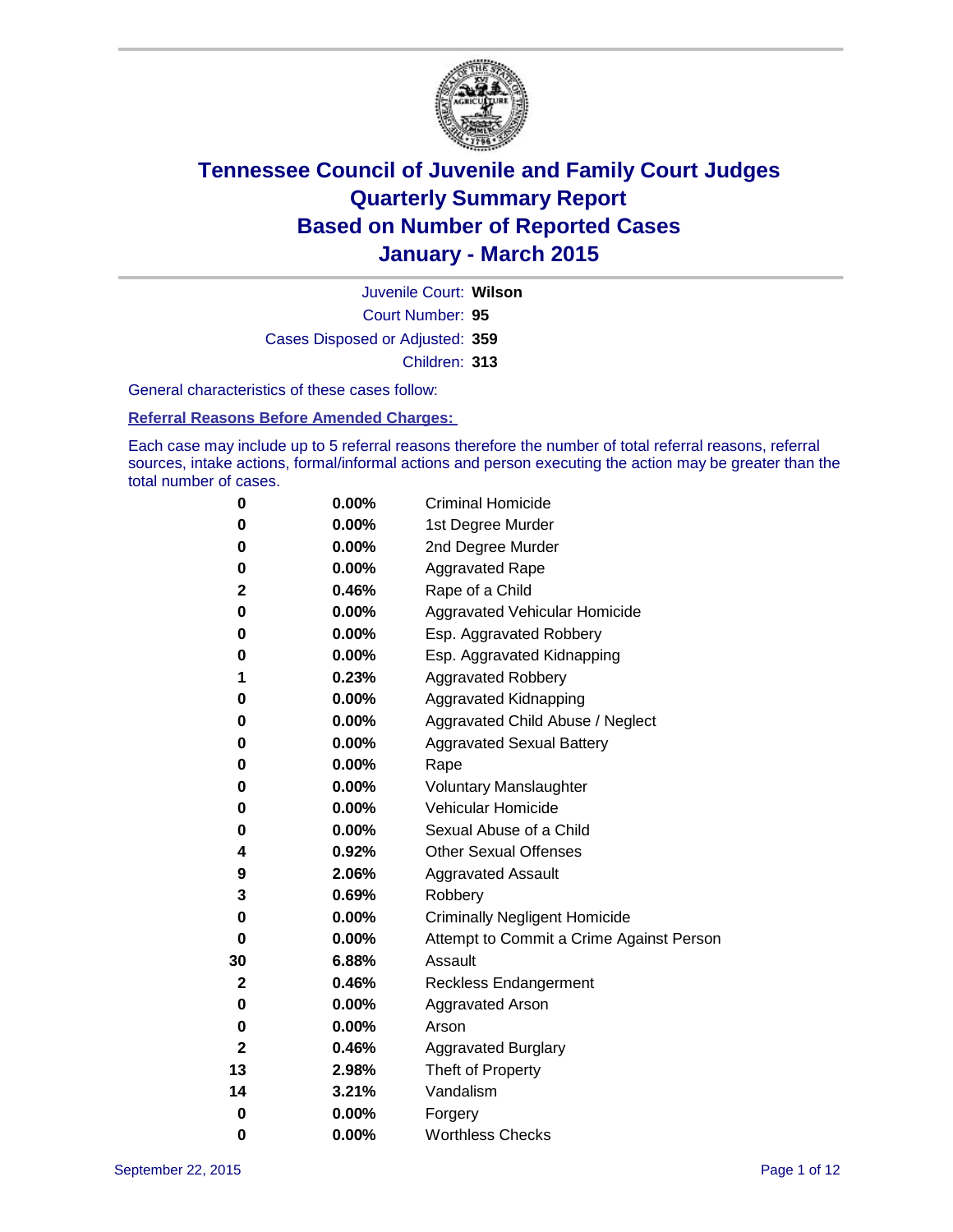

Court Number: **95** Juvenile Court: **Wilson** Cases Disposed or Adjusted: **359** Children: **313**

#### **Referral Reasons Before Amended Charges:**

Each case may include up to 5 referral reasons therefore the number of total referral reasons, referral sources, intake actions, formal/informal actions and person executing the action may be greater than the total number of cases.

| 0            | 0.00%    | Illegal Possession / Fraudulent Use of Credit / Debit Cards |
|--------------|----------|-------------------------------------------------------------|
| 4            | 0.92%    | <b>Burglary</b>                                             |
| $\mathbf 2$  | 0.46%    | Unauthorized Use of a Vehicle                               |
| 0            | $0.00\%$ | <b>Cruelty to Animals</b>                                   |
| 8            | 1.83%    | Sale of Controlled Substances                               |
| 10           | 2.29%    | <b>Other Drug Offenses</b>                                  |
| 21           | 4.82%    | Possession of Controlled Substances                         |
| 0            | $0.00\%$ | <b>Criminal Attempt</b>                                     |
| 1            | 0.23%    | Carrying Weapons on School Property                         |
| 10           | 2.29%    | Unlawful Carrying / Possession of a Weapon                  |
| 1            | 0.23%    | <b>Evading Arrest</b>                                       |
| 0            | 0.00%    | Escape                                                      |
| 4            | 0.92%    | Driving Under Influence (DUI)                               |
| 18           | 4.13%    | Possession / Consumption of Alcohol                         |
| 4            | 0.92%    | Resisting Stop, Frisk, Halt, Arrest or Search               |
| 0            | 0.00%    | <b>Aggravated Criminal Trespass</b>                         |
| 0            | $0.00\%$ | Harassment                                                  |
| 0            | 0.00%    | Failure to Appear                                           |
| 0            | $0.00\%$ | Filing a False Police Report                                |
| $\mathbf{2}$ | 0.46%    | Criminal Impersonation                                      |
| 12           | 2.75%    | <b>Disorderly Conduct</b>                                   |
| 4            | 0.92%    | <b>Criminal Trespass</b>                                    |
| 11           | 2.52%    | <b>Public Intoxication</b>                                  |
| $\bf{0}$     | 0.00%    | Gambling                                                    |
| 18           | 4.13%    | <b>Traffic</b>                                              |
| 0            | 0.00%    | Local Ordinances                                            |
| 0            | $0.00\%$ | Violation of Wildlife Regulations                           |
| 0            | $0.00\%$ | Contempt of Court                                           |
| 0            | 0.00%    | Violation of Probation                                      |
| 0            | 0.00%    | Violation of Aftercare                                      |
| 18           | 4.13%    | <b>Unruly Behavior</b>                                      |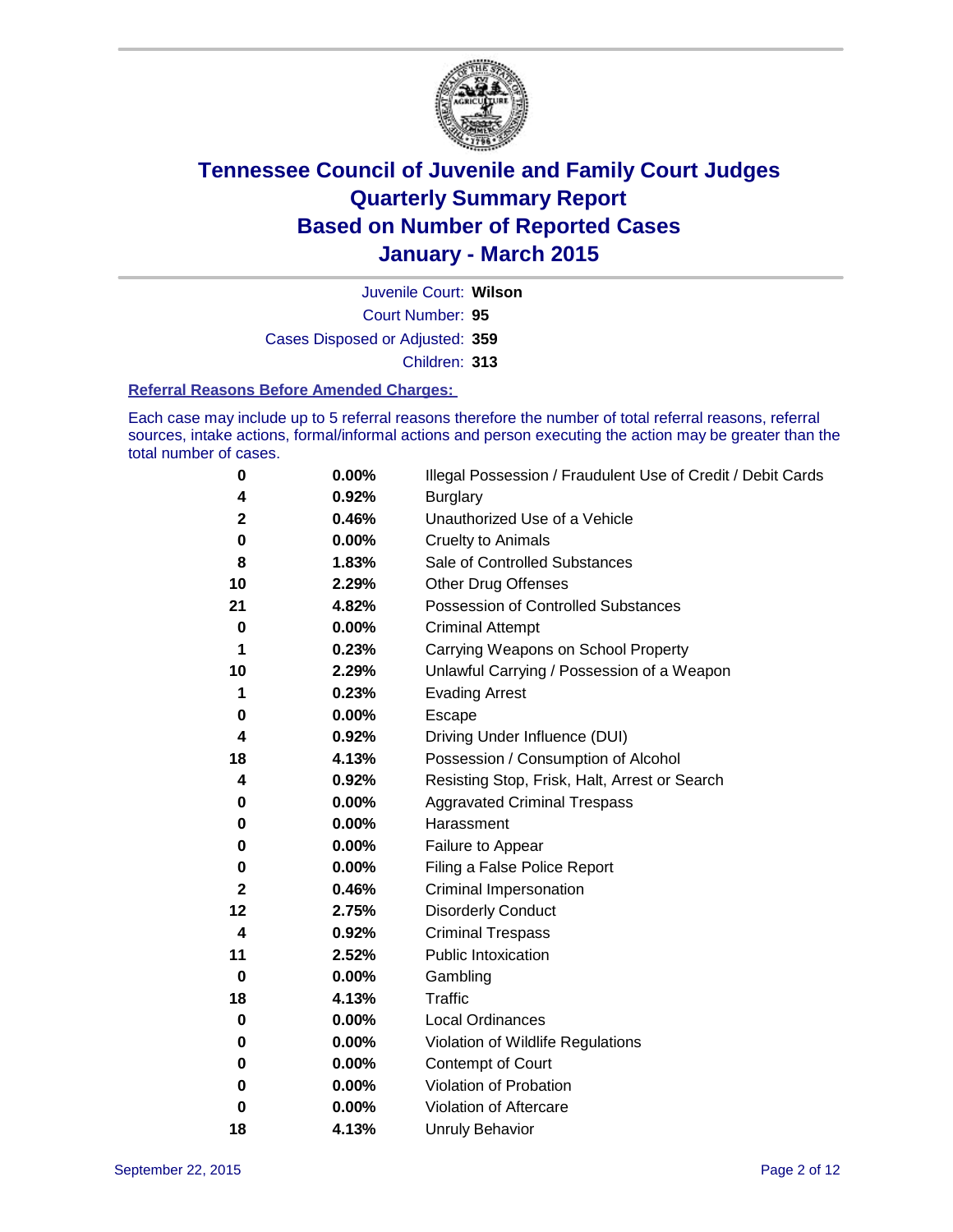

Court Number: **95** Juvenile Court: **Wilson** Cases Disposed or Adjusted: **359** Children: **313**

#### **Referral Reasons Before Amended Charges:**

Each case may include up to 5 referral reasons therefore the number of total referral reasons, referral sources, intake actions, formal/informal actions and person executing the action may be greater than the total number of cases.

| 64  | 14.68%  | Truancy                                |
|-----|---------|----------------------------------------|
| 11  | 2.52%   | In-State Runaway                       |
| 0   | 0.00%   | Out-of-State Runaway                   |
| 11  | 2.52%   | Possession of Tobacco Products         |
| 0   | 0.00%   | Violation of a Valid Court Order       |
|     | 0.23%   | <b>Violation of Curfew</b>             |
|     | 0.23%   | Sexually Abused Child                  |
| 0   | 0.00%   | <b>Physically Abused Child</b>         |
| 44  | 10.09%  | Dependency / Neglect                   |
| 3   | 0.69%   | <b>Termination of Parental Rights</b>  |
| 0   | 0.00%   | <b>Violation of Pretrial Diversion</b> |
| 0   | 0.00%   | Violation of Informal Adjustment       |
| 0   | 0.00%   | <b>Judicial Review</b>                 |
| 0   | 0.00%   | <b>Administrative Review</b>           |
| 0   | 0.00%   | <b>Foster Care Review</b>              |
| 1   | 0.23%   | Custody                                |
| 0   | 0.00%   | Visitation                             |
| 0   | 0.00%   | Paternity / Legitimation               |
| 0   | 0.00%   | <b>Child Support</b>                   |
| 0   | 0.00%   | <b>Request for Medical Treatment</b>   |
| 0   | 0.00%   | <b>Consent to Marry</b>                |
| 72  | 16.51%  | Other                                  |
| 436 | 100.00% | <b>Total Referrals</b>                 |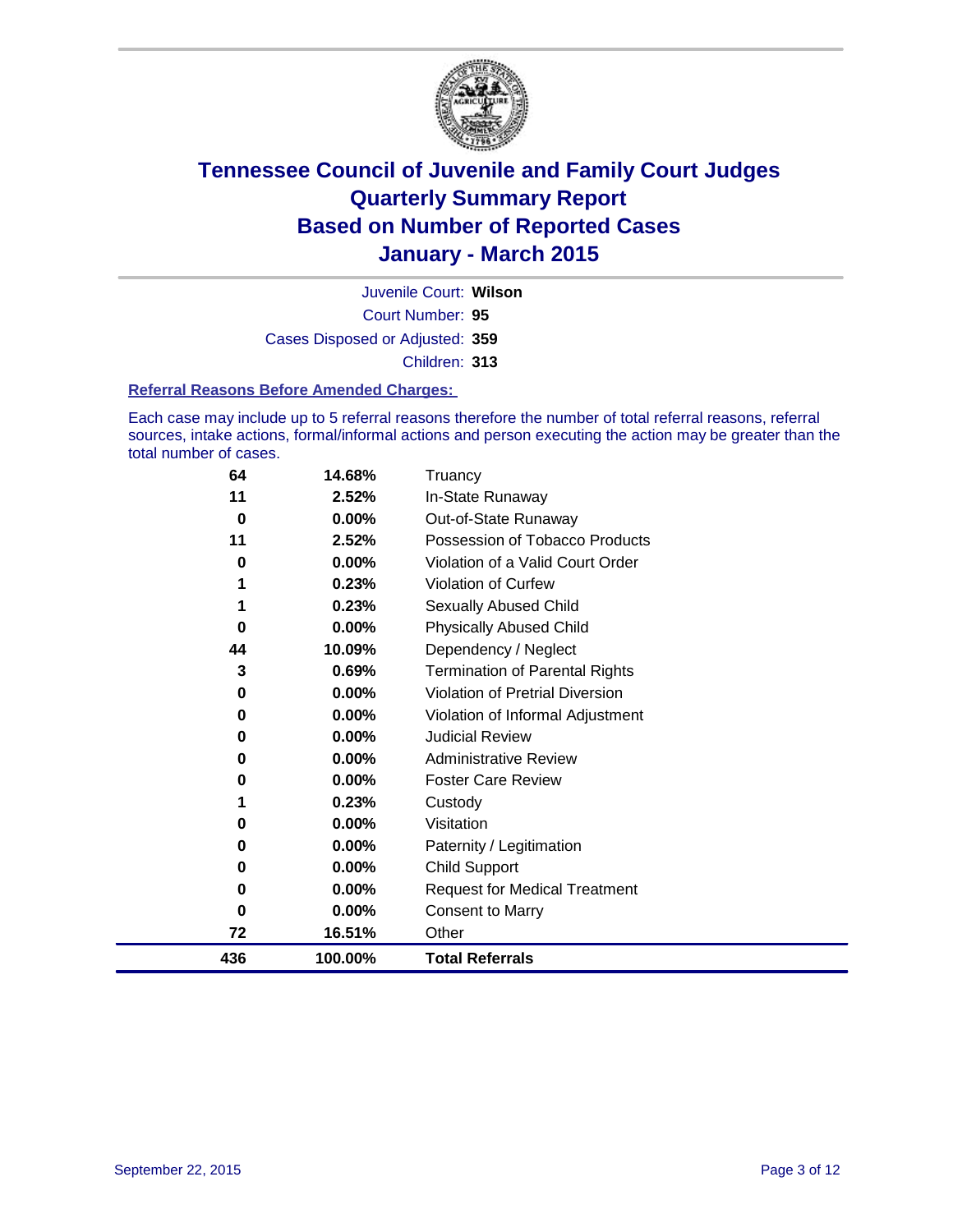

| Juvenile Court: Wilson     |                                 |                                   |  |  |  |  |
|----------------------------|---------------------------------|-----------------------------------|--|--|--|--|
| Court Number: 95           |                                 |                                   |  |  |  |  |
|                            | Cases Disposed or Adjusted: 359 |                                   |  |  |  |  |
|                            |                                 | Children: 313                     |  |  |  |  |
| <b>Referral Sources: 1</b> |                                 |                                   |  |  |  |  |
| 167                        | 38.30%                          | Law Enforcement                   |  |  |  |  |
| 20                         | 4.59%                           | Parents                           |  |  |  |  |
| 8                          | 1.83%                           | Relatives                         |  |  |  |  |
| 0                          | $0.00\%$                        | Self                              |  |  |  |  |
| 120                        | 27.52%                          | School                            |  |  |  |  |
| 0                          | 0.00%                           | <b>CSA</b>                        |  |  |  |  |
| 45                         | 10.32%                          | <b>DCS</b>                        |  |  |  |  |
| 0                          | 0.00%                           | <b>Other State Department</b>     |  |  |  |  |
| 0                          | 0.00%                           | <b>District Attorney's Office</b> |  |  |  |  |
| 0                          | $0.00\%$                        | <b>Court Staff</b>                |  |  |  |  |
| 0                          | $0.00\%$                        | Social Agency                     |  |  |  |  |
| 0                          | $0.00\%$                        | <b>Other Court</b>                |  |  |  |  |
| 9                          | 2.06%                           | Victim                            |  |  |  |  |
| 0                          | $0.00\%$                        | Child & Parent                    |  |  |  |  |
| 0                          | 0.00%                           | Hospital                          |  |  |  |  |
| 0                          | 0.00%                           | Unknown                           |  |  |  |  |
| 67                         | 15.37%                          | Other                             |  |  |  |  |

### **Age of Child at Referral: 2**

| 313 | 100.00% | <b>Total Child Count</b> |  |
|-----|---------|--------------------------|--|
| 0   | 0.00%   | Unknown                  |  |
| 50  | 15.97%  | Ages 19 and Over         |  |
| 64  | 20.45%  | Ages 17 through 18       |  |
| 99  | 31.63%  | Ages 15 through 16       |  |
| 49  | 15.65%  | Ages 13 through 14       |  |
| 13  | 4.15%   | Ages 11 through 12       |  |
| 38  | 12.14%  | Ages 10 and Under        |  |
|     |         |                          |  |

<sup>1</sup> If different than number of Referral Reasons (436), verify accuracy of your court's data.

**100.00% Total Referral Sources**

One child could be counted in multiple categories, verify accuracy of your court's data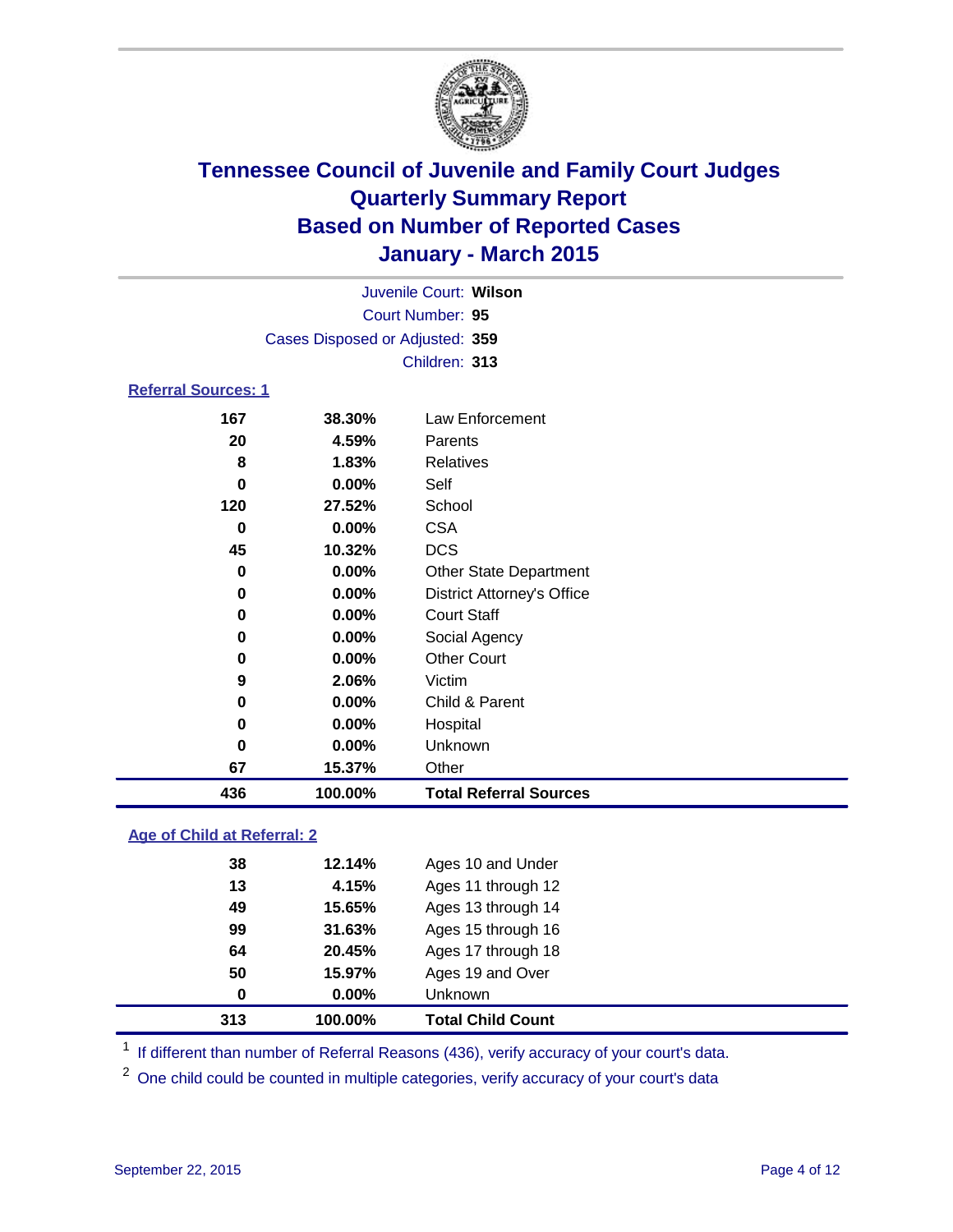

| Juvenile Court: Wilson                  |                                 |                          |  |  |  |
|-----------------------------------------|---------------------------------|--------------------------|--|--|--|
| Court Number: 95                        |                                 |                          |  |  |  |
|                                         | Cases Disposed or Adjusted: 359 |                          |  |  |  |
|                                         |                                 | Children: 313            |  |  |  |
| <b>Sex of Child: 1</b>                  |                                 |                          |  |  |  |
| 169                                     | 53.99%                          | Male                     |  |  |  |
| 135                                     | 43.13%                          | Female                   |  |  |  |
| 9                                       | 2.88%                           | Unknown                  |  |  |  |
| 313                                     | 100.00%                         | <b>Total Child Count</b> |  |  |  |
| Race of Child: 1                        |                                 |                          |  |  |  |
| 223                                     | 71.25%                          | White                    |  |  |  |
| 30                                      | 9.58%                           | African American         |  |  |  |
| 4                                       | 1.28%                           | Native American          |  |  |  |
| 0                                       | 0.00%                           | Asian                    |  |  |  |
| $\overline{\mathbf{4}}$                 | 1.28%                           | Mixed                    |  |  |  |
| 52                                      | 16.61%                          | Unknown                  |  |  |  |
| 313                                     | 100.00%                         | <b>Total Child Count</b> |  |  |  |
| <b>Hispanic Origin: 1</b>               |                                 |                          |  |  |  |
| 10                                      | 3.19%                           | Yes                      |  |  |  |
| 209                                     | 66.77%                          | No                       |  |  |  |
| 94                                      | 30.03%                          | Unknown                  |  |  |  |
| 313                                     | 100.00%                         | <b>Total Child Count</b> |  |  |  |
| <b>School Enrollment of Children: 1</b> |                                 |                          |  |  |  |
| 98                                      | 31.31%                          | Yes                      |  |  |  |
| 54                                      | 17.25%                          | No                       |  |  |  |
| 161                                     | 51.44%                          | Unknown                  |  |  |  |
| 313                                     | 100.00%                         | <b>Total Child Count</b> |  |  |  |

One child could be counted in multiple categories, verify accuracy of your court's data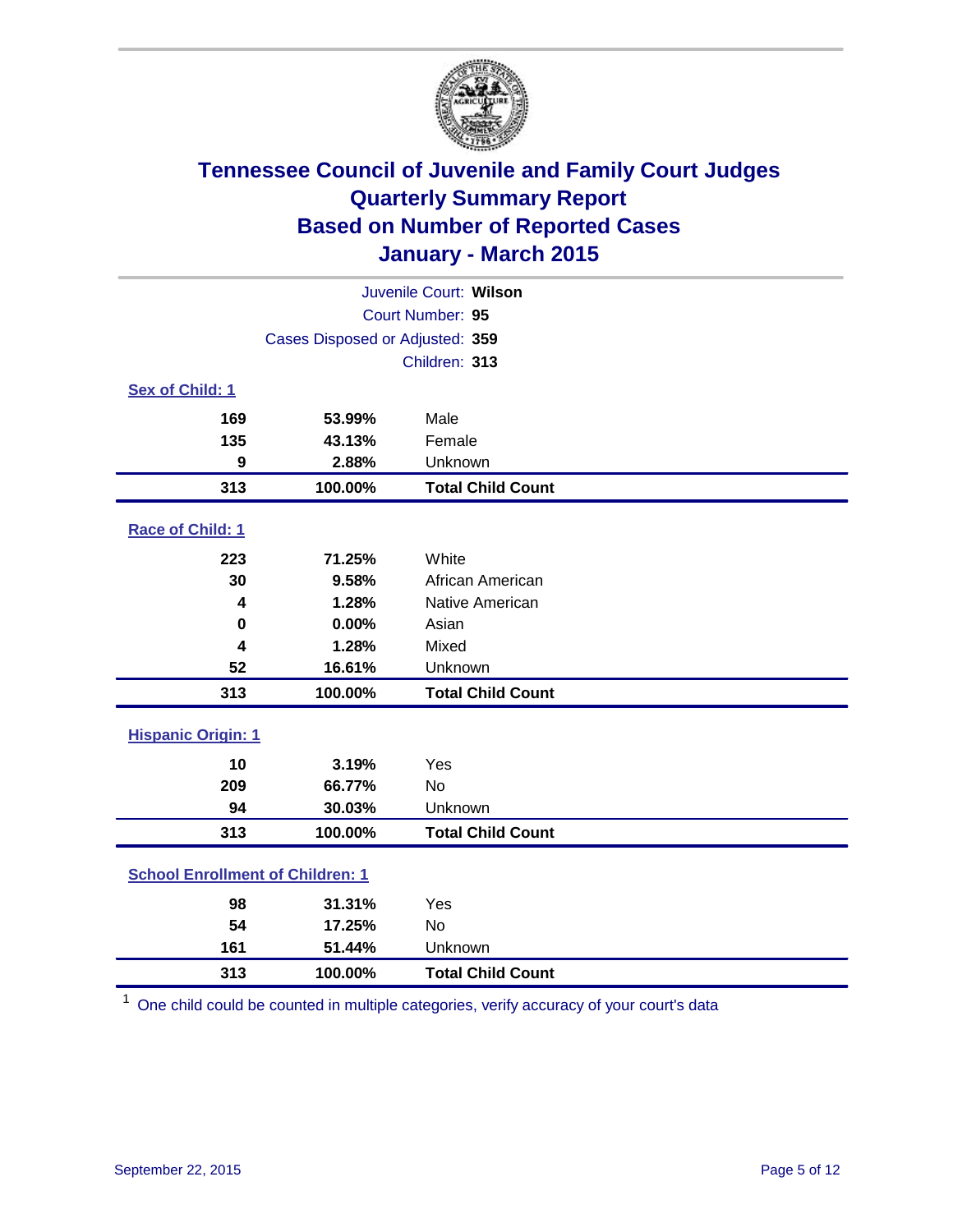

Court Number: **95** Juvenile Court: **Wilson** Cases Disposed or Adjusted: **359** Children: **313**

### **Living Arrangement of Child at Time of Referral: 1**

| 0   | 0.00%    | With Both Biological Parents |
|-----|----------|------------------------------|
| 0   | $0.00\%$ | With Father and Stepmother   |
| 0   | $0.00\%$ | With Mother and Stepfather   |
| 1   | 0.32%    | <b>With Mother</b>           |
| 0   | 0.00%    | With Father                  |
| 0   | $0.00\%$ | <b>With Relatives</b>        |
| 0   | 0.00%    | With Adoptive Parents        |
| 0   | $0.00\%$ | With Foster Family           |
| 0   | 0.00%    | In a Group Home              |
| 0   | $0.00\%$ | In a Residential Center      |
| 0   | $0.00\%$ | In an Institution            |
| 0   | $0.00\%$ | Independent                  |
| 312 | 99.68%   | Unknown                      |
| 0   | 0.00%    | Other                        |
| 313 | 100.00%  | <b>Total Child Count</b>     |

#### **Type of Detention: 2**

| 0<br>1<br>0<br>0<br>0<br>0<br>243<br>115<br>0 | 0.00%<br>0.28%<br>0.00%<br>0.00%<br>$0.00\%$<br>$0.00\%$<br>67.69%<br>32.03%<br>$0.00\%$ | Non-Secure Placement<br>Juvenile Detention Facility<br>Jail - Complete Separation<br>Jail - Partial Separation<br>Jail - No Separation<br><b>Psychiatric Hospital</b><br><b>Unknown</b><br>Does Not Apply<br>Other |  |
|-----------------------------------------------|------------------------------------------------------------------------------------------|--------------------------------------------------------------------------------------------------------------------------------------------------------------------------------------------------------------------|--|
|                                               |                                                                                          |                                                                                                                                                                                                                    |  |
| 359                                           | 100.00%                                                                                  | <b>Total Detention Count</b>                                                                                                                                                                                       |  |

<sup>1</sup> One child could be counted in multiple categories, verify accuracy of your court's data

If different than number of Cases (359) verify accuracy of your court's data.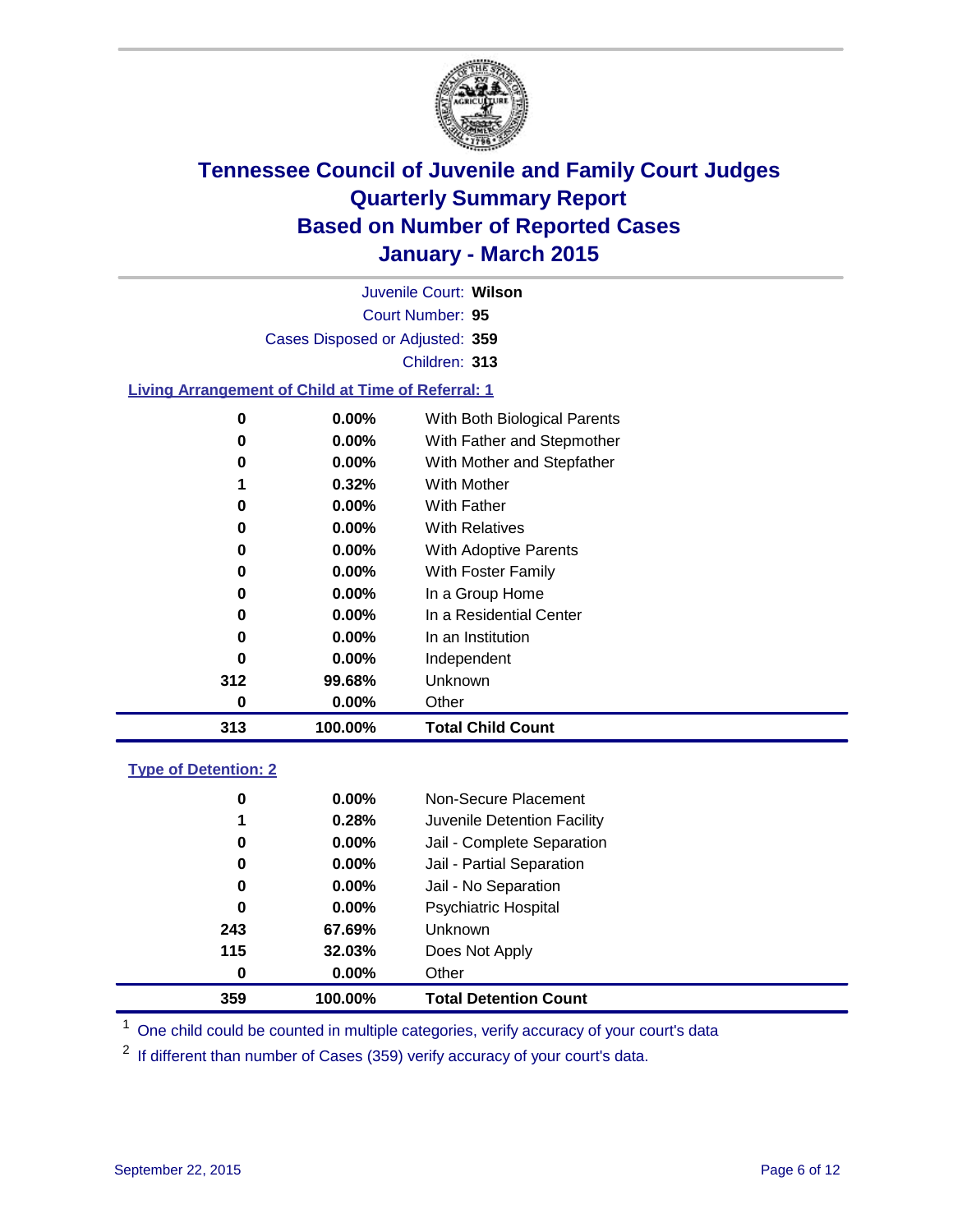

|                                                                                    | Juvenile Court: Wilson          |                                     |  |  |  |  |  |
|------------------------------------------------------------------------------------|---------------------------------|-------------------------------------|--|--|--|--|--|
|                                                                                    | Court Number: 95                |                                     |  |  |  |  |  |
|                                                                                    | Cases Disposed or Adjusted: 359 |                                     |  |  |  |  |  |
|                                                                                    | Children: 313                   |                                     |  |  |  |  |  |
| <b>Placement After Secure Detention Hearing: 1</b>                                 |                                 |                                     |  |  |  |  |  |
| 0.00%<br>Returned to Prior Living Arrangement<br>0                                 |                                 |                                     |  |  |  |  |  |
| 1                                                                                  | 0.28%                           | Juvenile Detention Facility         |  |  |  |  |  |
| 0                                                                                  | 0.00%                           | Jail                                |  |  |  |  |  |
| 0                                                                                  | 0.00%                           | Shelter / Group Home                |  |  |  |  |  |
| n                                                                                  | 0.00%                           | <b>Foster Family Home</b>           |  |  |  |  |  |
| 0                                                                                  | 0.00%                           | <b>Psychiatric Hospital</b>         |  |  |  |  |  |
| 243<br>67.69%<br>Unknown<br>115<br>32.03%<br>Does Not Apply<br>0.00%<br>0<br>Other |                                 |                                     |  |  |  |  |  |
|                                                                                    |                                 |                                     |  |  |  |  |  |
|                                                                                    |                                 |                                     |  |  |  |  |  |
| 359                                                                                | 100.00%                         | <b>Total Placement Count</b>        |  |  |  |  |  |
| <b>Intake Actions: 2</b>                                                           |                                 |                                     |  |  |  |  |  |
| 0                                                                                  | 0.00%                           | <b>Petition Filed</b>               |  |  |  |  |  |
| 0                                                                                  | 0.00%                           | <b>Motion Filed</b>                 |  |  |  |  |  |
| $\mathbf{2}$                                                                       | 0.46%                           | <b>Citation Processed</b>           |  |  |  |  |  |
| 0                                                                                  | 0.00%                           | Notification of Paternity Processed |  |  |  |  |  |
| 0                                                                                  | 0.00%                           | Scheduling of Judicial Review       |  |  |  |  |  |
| Ω                                                                                  | 0.00%                           | Scheduling of Administrative Review |  |  |  |  |  |
| U                                                                                  | 0.00%                           | Scheduling of Foster Care Review    |  |  |  |  |  |
| 434                                                                                | 99.54%                          | <b>Unknown</b>                      |  |  |  |  |  |
| 0                                                                                  | 0.00%                           | Does Not Apply                      |  |  |  |  |  |
| 0                                                                                  | $0.00\%$                        | Other                               |  |  |  |  |  |

<sup>1</sup> If different than number of Cases (359) verify accuracy of your court's data.

**100.00% Total Intake Count**

If different than number of Referral Reasons (436), verify accuracy of your court's data.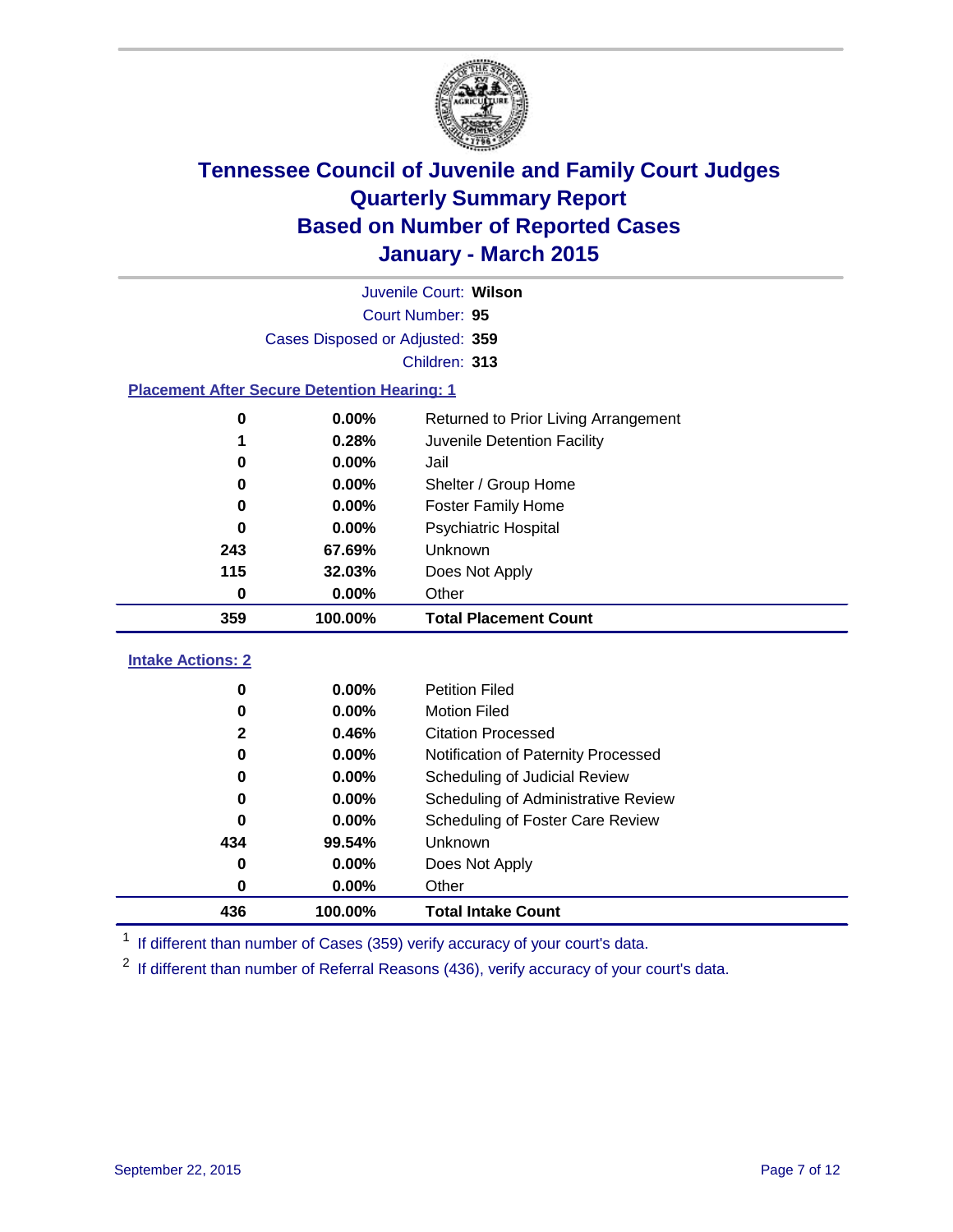

Court Number: **95** Juvenile Court: **Wilson** Cases Disposed or Adjusted: **359** Children: **313**

### **Last Grade Completed by Child: 1**

| 313                     | 100.00%        | <b>Total Child Count</b>     |
|-------------------------|----------------|------------------------------|
| 1                       | 0.32%          | Other                        |
| 166                     | 53.04%         | Unknown                      |
| $\overline{\mathbf{3}}$ | 0.96%          | <b>Never Attended School</b> |
| $\mathbf 2$             | 0.64%          | Graduated                    |
| 0                       | $0.00\%$       | <b>GED</b>                   |
| $\pmb{0}$               | 0.00%          | Non-Graded Special Ed        |
| 17                      | 5.43%          | 12th Grade                   |
| 18                      | 5.75%          | 11th Grade                   |
| 28                      | 8.95%          | 10th Grade                   |
| $\pmb{0}$               | $0.00\%$       | 9th Grade                    |
| 23                      | 7.35%          | 9th Grade                    |
| $\mathbf 0$             | 0.00%          | 8th Grade                    |
| 18                      | 5.75%          | 8th Grade                    |
| $\mathbf 0$             | 0.00%          | 7th Grade                    |
| 15                      | 4.79%          | 7th Grade                    |
| $\mathbf 0$             | 0.00%          | 6th Grade                    |
| 4                       | 1.28%          | 6th Grade                    |
| $\mathbf 0$             | 0.00%          | 5th Grade                    |
| $\mathbf 2$             | 0.64%          | 5th Grade                    |
| 0                       | 0.00%          | 4th Grade                    |
| 0<br>1                  | 0.32%          | 4th Grade                    |
| 3                       | 0.96%<br>0.00% | 3rd Grade<br>3rd Grade       |
| $\bf{0}$                | 0.00%          | 2nd Grade                    |
| 1                       | 0.32%          | 2nd Grade                    |
| $\pmb{0}$               | 0.00%          | 1st Grade                    |
| 3                       | 0.96%          | 1st Grade                    |
| 1                       | 0.32%          | Kindergarten                 |
| $\mathbf 2$             | 0.64%          | Preschool                    |
| 5                       | 1.60%          | Too Young for School         |
|                         |                |                              |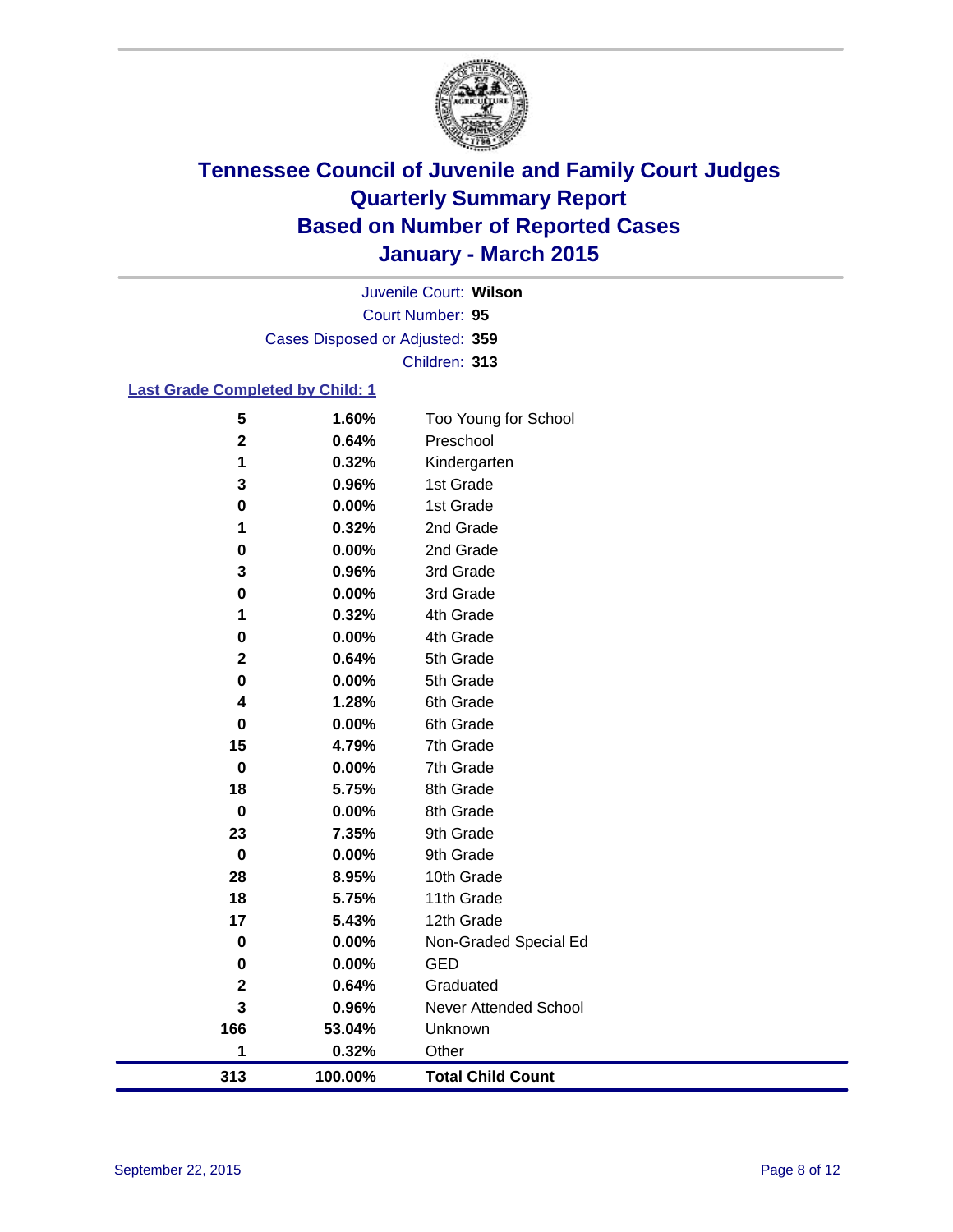

|                                         | Juvenile Court: Wilson          |                          |  |  |
|-----------------------------------------|---------------------------------|--------------------------|--|--|
|                                         | Court Number: 95                |                          |  |  |
|                                         | Cases Disposed or Adjusted: 359 |                          |  |  |
|                                         |                                 | Children: 313            |  |  |
| <b>Enrolled in Special Education: 1</b> |                                 |                          |  |  |
| 0                                       | 0.00%<br>Yes                    |                          |  |  |
| 1                                       | 0.32%<br>No                     |                          |  |  |
| 312                                     | 99.68%                          | Unknown                  |  |  |
| 313                                     | 100.00%                         | <b>Total Child Count</b> |  |  |
| $\overline{ }$                          |                                 |                          |  |  |

<sup>1</sup> One child could be counted in multiple categories, verify accuracy of your court's data

| <b>Action Executed By: 1</b> |
|------------------------------|
|------------------------------|

| 436<br>0 | 100.00%<br>0.00% | Judge<br>Magistrate       |
|----------|------------------|---------------------------|
| 0        | 0.00%            | <b>YSO</b>                |
| 0        | 0.00%            | Other                     |
| 0        | 0.00%            | Unknown                   |
| 436      | 100.00%          | <b>Total Action Count</b> |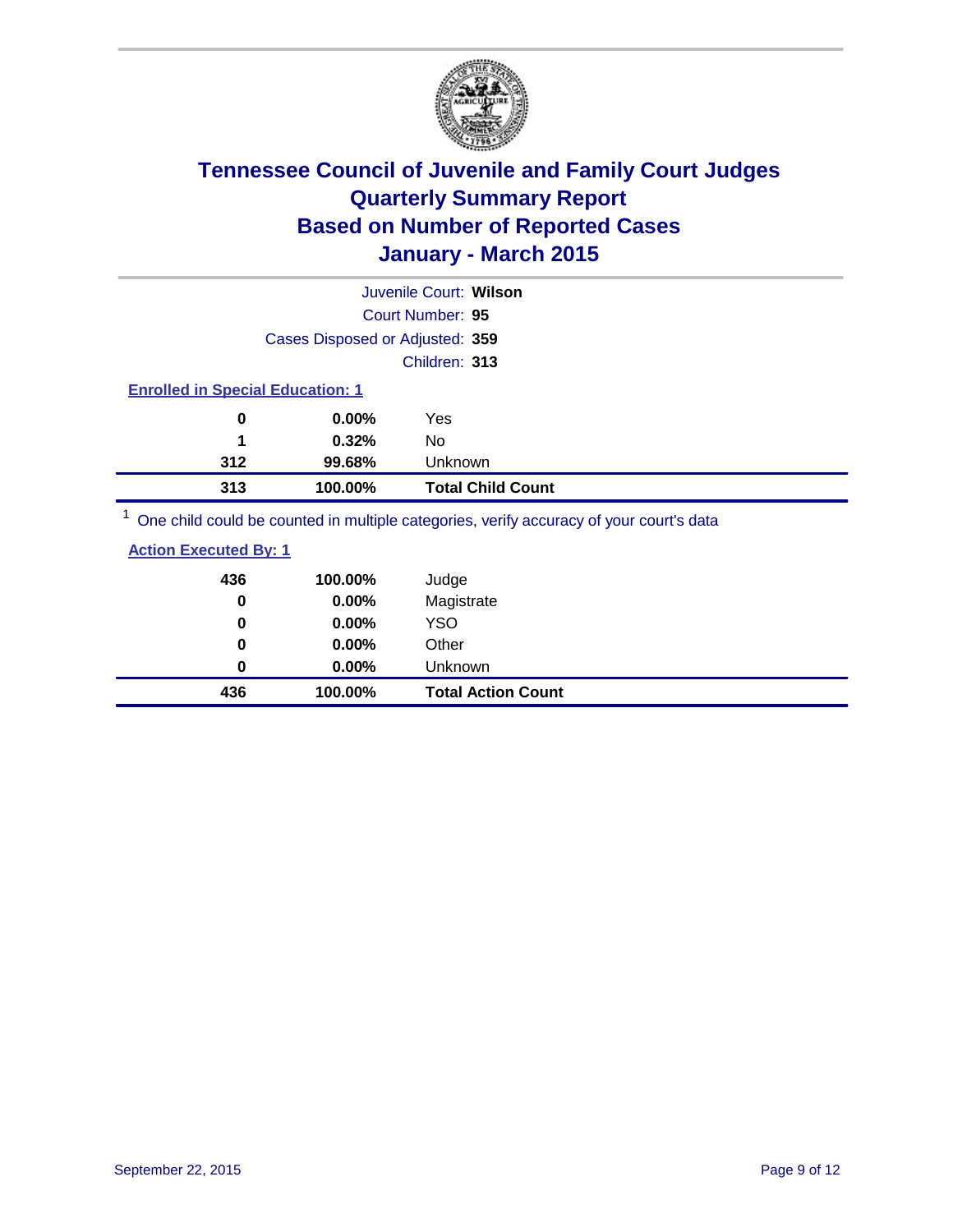

Court Number: **95** Juvenile Court: **Wilson** Cases Disposed or Adjusted: **359** Children: **313**

### **Formal / Informal Actions: 1**

| 104 | 23.85%   | Dismissed                                        |
|-----|----------|--------------------------------------------------|
| 18  | 4.13%    | Retired / Nolle Prosequi                         |
| 115 | 26.38%   | <b>Complaint Substantiated Delinquent</b>        |
| 72  | 16.51%   | <b>Complaint Substantiated Status Offender</b>   |
| 33  | 7.57%    | <b>Complaint Substantiated Dependent/Neglect</b> |
| 0   | $0.00\%$ | <b>Complaint Substantiated Abused</b>            |
| 0   | $0.00\%$ | <b>Complaint Substantiated Mentally III</b>      |
| 0   | $0.00\%$ | Informal Adjustment                              |
| 6   | $1.38\%$ | <b>Pretrial Diversion</b>                        |
| 3   | 0.69%    | <b>Transfer to Adult Court Hearing</b>           |
| 0   | 0.00%    | Charges Cleared by Transfer to Adult Court       |
|     | 0.23%    | Special Proceeding                               |
| 0   | $0.00\%$ | <b>Review Concluded</b>                          |
| 0   | $0.00\%$ | Case Held Open                                   |
| 84  | 19.27%   | Other                                            |
| 0   | $0.00\%$ | Unknown                                          |
| 436 | 100.00%  | <b>Total Action Count</b>                        |

<sup>1</sup> If different than number of Referral Reasons (436), verify accuracy of your court's data.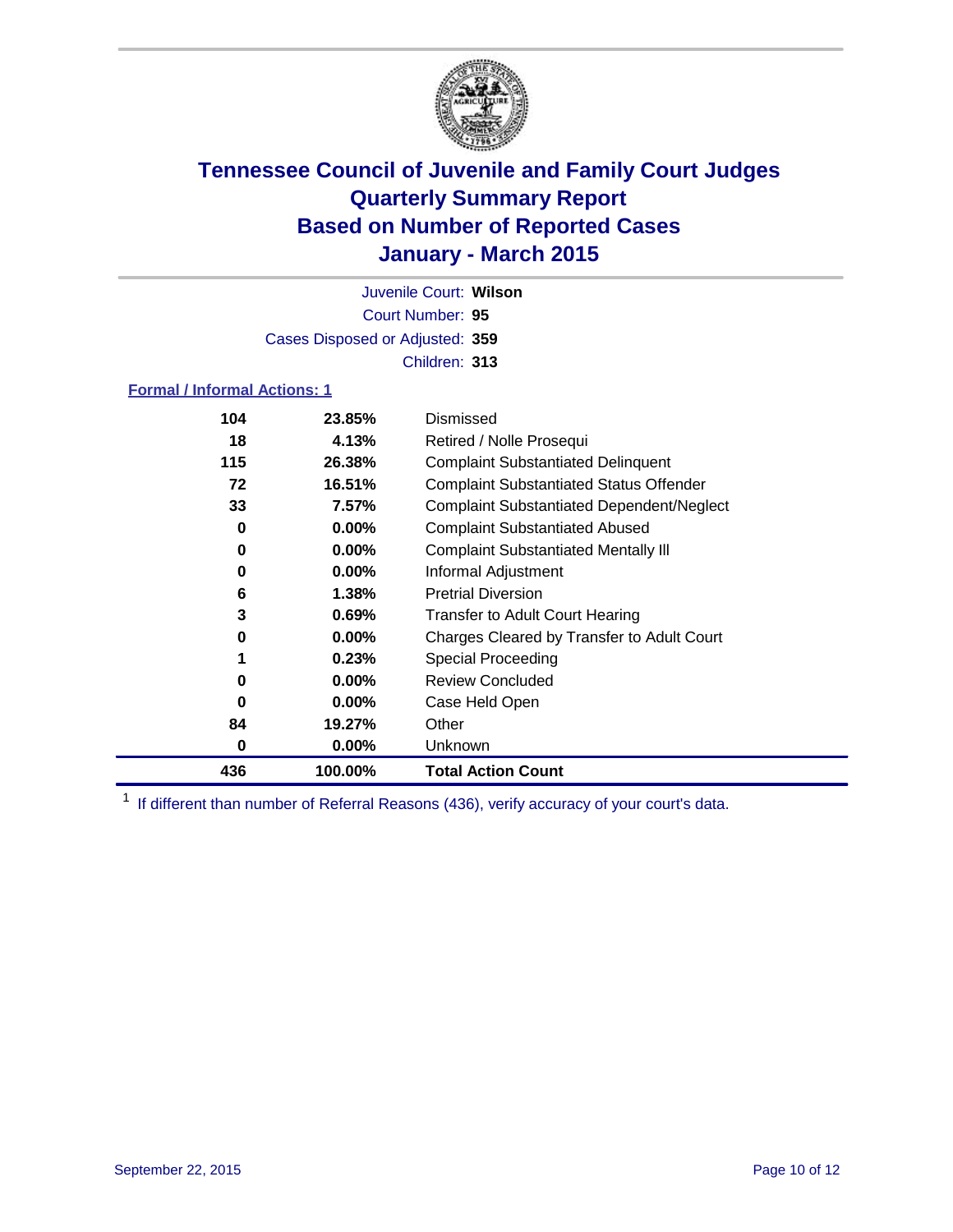

|                       |                                 | Juvenile Court: Wilson                                |
|-----------------------|---------------------------------|-------------------------------------------------------|
|                       |                                 | Court Number: 95                                      |
|                       | Cases Disposed or Adjusted: 359 |                                                       |
|                       |                                 | Children: 313                                         |
| <b>Case Outcomes:</b> |                                 | There can be multiple outcomes for one child or case. |
| 89                    | 10.15%                          | <b>Case Dismissed</b>                                 |
| 0                     | $0.00\%$                        | Case Retired or Nolle Prosequi                        |
| 0                     | 0.00%                           | Warned / Counseled                                    |
| 250                   | 28.51%                          | <b>Held Open For Review</b>                           |
| 7                     | 0.80%                           | Supervision / Probation to Juvenile Court             |
| 0                     | 0.00%                           | <b>Probation to Parents</b>                           |
| 0                     | 0.00%                           | Referral to Another Entity for Supervision / Service  |
| 0                     | 0.00%                           | Referred for Mental Health Counseling                 |
| 0                     | 0.00%                           | Referred for Alcohol and Drug Counseling              |
| 0                     | 0.00%                           | <b>Referred to Alternative School</b>                 |
| 0                     | 0.00%                           | Referred to Private Child Agency                      |
| 0                     | 0.00%                           | Referred to Defensive Driving School                  |
| 0                     | 0.00%                           | Referred to Alcohol Safety School                     |
| 0                     | 0.00%                           | Referred to Juvenile Court Education-Based Program    |
| 0                     | 0.00%                           | Driver's License Held Informally                      |
| 0                     | 0.00%                           | <b>Voluntary Placement with DMHMR</b>                 |
| 0                     | 0.00%                           | <b>Private Mental Health Placement</b>                |
| 0                     | 0.00%                           | <b>Private MR Placement</b>                           |
| 0                     | 0.00%                           | Placement with City/County Agency/Facility            |
| 0                     | 0.00%                           | Placement with Relative / Other Individual            |
| 75                    | 8.55%                           | Fine                                                  |
| 66                    | 7.53%                           | <b>Public Service</b>                                 |
| 6                     | 0.68%                           | Restitution                                           |
| 0                     | 0.00%                           | <b>Runaway Returned</b>                               |
| 63                    | 7.18%                           | No Contact Order                                      |
| 0                     | 0.00%                           | Injunction Other than No Contact Order                |
| 0                     | $0.00\%$                        | House Arrest                                          |
| 1                     | 0.11%                           | <b>Court Defined Curfew</b>                           |
| 0                     | 0.00%                           | Dismissed from Informal Adjustment                    |
| 0                     | 0.00%                           | <b>Dismissed from Pretrial Diversion</b>              |
| 1                     | 0.11%                           | Released from Probation                               |
| 2                     | 0.23%                           | <b>Transferred to Adult Court</b>                     |
| 0                     | 0.00%                           | <b>DMHMR Involuntary Commitment</b>                   |
| 4                     | 0.46%                           | <b>DCS Commitment - Determinate</b>                   |